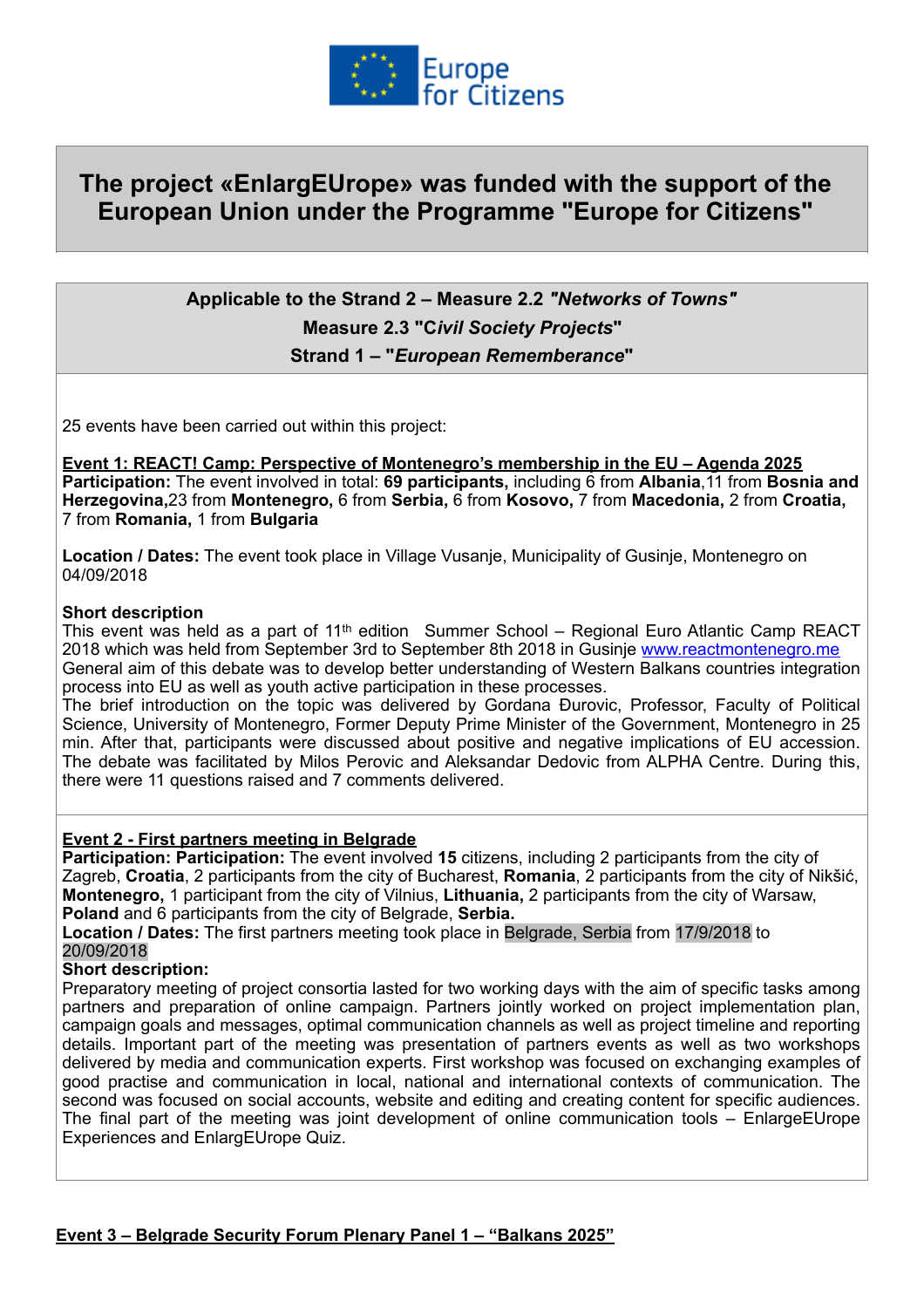**Participation:** The event involved **323** citizens, including 180 participants from **Serbia**, 2 participants from **Austria**, 5 citizens from **Belgium**, 5 citizens from **Italy**, 10 citizens from **Bosnia and Hercegovina**, 9 citizens from **Bulgaria**, 2 citizens from **Canada**, 5 citizens from **Croatia**, 1 citizens from **Czech Republic**, 2 citizens from **Denmark**, 3 citizens from **France**, 10 citizens from **Germany**, 1 citizens from **Finland,** 2 citizens from **Greece**, 6 citizens from **Hungary**, 1 citizens from **Israel**, 2 citizens from **Korea**, 1 citizen from **Libya**, 2 citizens from **Macedonia**, 2 citizens from **Montenegro**, 3 citizens from **Netherlands**, 2 citizens from **Norway**, 1 citizens from **Palestine**, 9 citizens from **Poland**, 2 citizens from **Romania**, 4 citizens from Slovakia, 7 citizens from **Slovenia**, 1 citizen from **Spain**, 2 citizens from **Sweden**, 2 citizens from **Switzerland**, 10 citizens from **UK**, 18 citizens from **US**.

**Location / Dates:** The event took place in Belgrade, **Serbia** on 17/10/2018

#### **Short description:**

The debate under the title Balkans 2025 was organised within the Belgrade Security Forum, the biggest forum on foreign and security affairs in the Western Balkans. The aim of the debate was to gather different stakeholders and discuss the future of Western Balkans, especially Serbia and Montenegro as forerunners of the EU Enlargement. Representatives of academia, civil society, media, international organisations and interested citizens discussed enlargement benefits and importance of European path of Western Balkans. One of the important topics was raising question about what EU can give to the people in the region in positive and negative EU Enlargement scenarios. Speakers on the panel were Zoran Nechev from Center for EU integration, Robert Cooper from European Council on Foreign Relations, Naim Rashiti from Balkans Policy Research Group, Vladimir Međak from European Movement in Serbia and Hedvig Morvai from the European Fund for the Balkans as moderator.

#### **Event 4 – Facelook with Bojan Perić in Kraljevo**

**Participation:** The event involved **67** citizens, mostly youngsters from City of **Kraljevo, Serbia. Location/ Dates:** The event took place in Kraljevo, Serbia on 11/12/2018

#### **Short description:**

The Facelook discussion, was held in the Turist hotel in Kraljevo on December 11th, featuring famous Serbian actor Bojan Perić. One of the most popular young actors, good known TV host, was a guest of the Youth Forum of the European Movement in Serbia, realized in cooperation with the European Movement in Serbia – Kraljevo. An open and informal talk with youth of Kraljevo region was moderated by Isidora Martinenko, EMinS Youth Forum Vice President. The Facelook discussion was arranged as informal talk with participants, drawing common conclusions, and providing answers to questions of how the EU affects citizens' lives, especially young people. The participants actively debated and talked with Bojan and Isidora about what the European Union meant to them and exchanged opinions on civic engagement, activism and youth opportunities within the EU integration process. The Facelook discussion gathered more than 60 young people and was one of our first youth events within the project.

## **Event 5 - European class in Zaječar**

**Participation:** The event involved 49 youngsters from City of **Zaječar, Serbia**. **Location/ Dates:** The event took place in Zaječar, Serbia on 21/03/2019

#### **Short description:**

First European class was held on March 21 in Zaječar led by Youth Forum of EminS' activists Anja Anđušić and Nevena Nedeljković. The topic was "What is EU enlargement process and how it benefits youth?", and high school students had the chance to discuss with peer educators on what exactly is the process of European integration, how far Serbia got in the process, what European Union means to them, as well as their prejudices towards it. Students were very open for sharing opinions and experiences with their peers, but also for gaining new knowledge. They said that they lack this kind of content in their curriculums and showed interest to participate in similar activities in the future. "European Union stands for mobility. These kinds of lectures are great for us because we can get more motivation and get more interested in this important topic", says Nikola Trajković, second grade student. He thinks that the process of European integration of Serbia is going to last until we are able to achieve approximately even level of economic development and development of educational system as other EU countries.

Civic education professor Dragana Rašić, assessed that the form of European classes is well thought out and was especially pleased that this activity of European Movement in Serbia was realized in Zaječar."

## **Event 6 - European class in Kuršumlija**

**Participation:** The event involved 36 youngsters from City of Kuršumlija, Serbia. **Location/ Dates:** The event took place in **Kuršumlija**, Serbia on 12/04/2019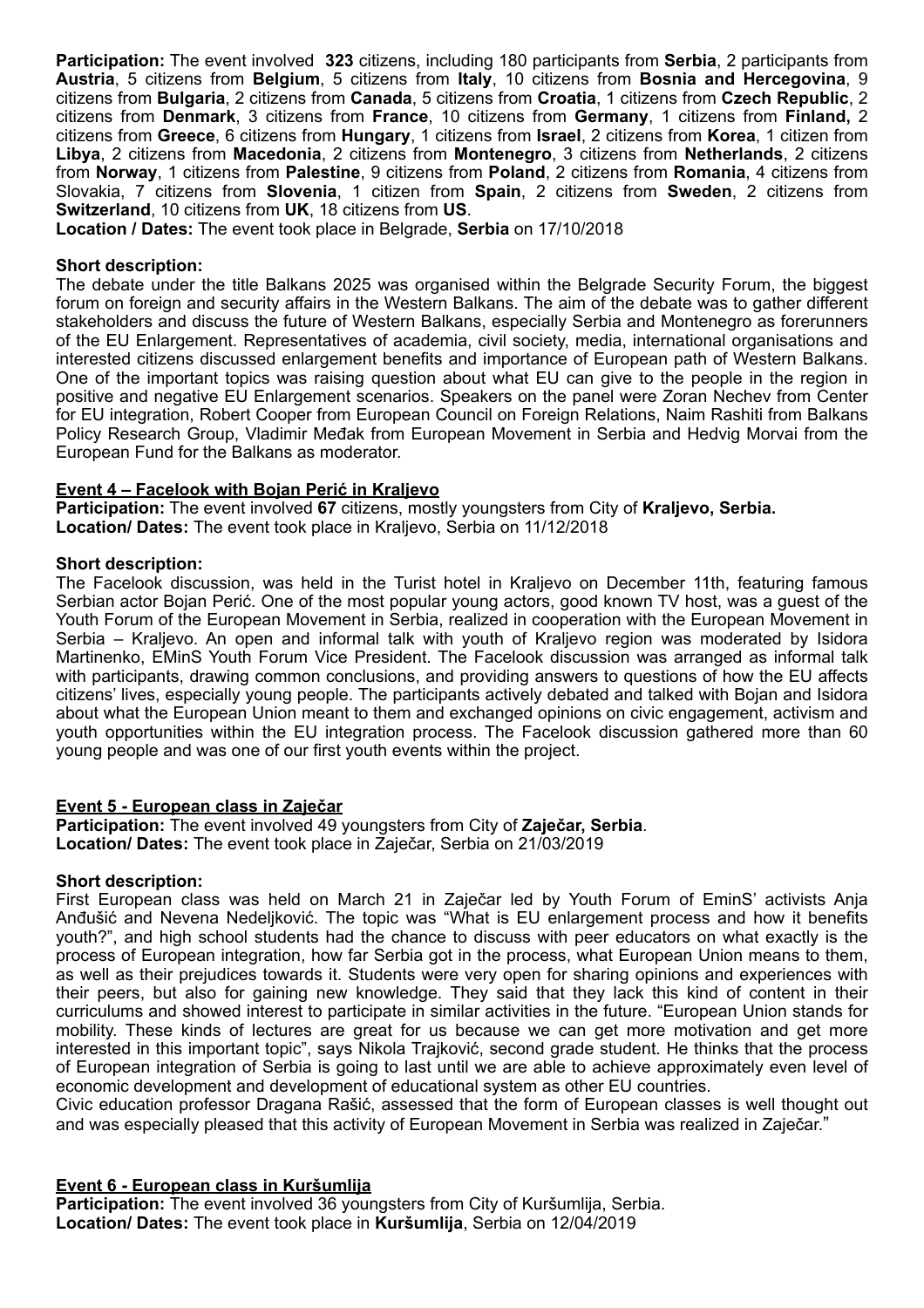#### **Short description:**

Activists of the Youth Forum of the European Movement in Serbia, Nina Stojanović and Radomir Aleksić held European class at Economic school in Kuršumlija. The topic was the future of Europe and educators spoke with students about the current challenges facing the European Union, such as the growth of populism, the consequence of the migrant crisis and the Brexit, but also the possible directions of the reform of the Union. A special part of the workshop was dedicated to the vision of young people about the future within the European Union, as well as the opportunities available to young people. The students were very interested in exchanging opinions and experiences with their peers and to acquiring new knowledge as well. Asked what the European Union is for them, they most often replied that EU is a space of peace that associate them with the unification of nations, but also better opportunities for education and greater innovation. Also, the vast majority of them said that it supports the introduction of these topics in high school education.

## **Event 7 - Conference "EU - Empowering Youth Entrepreneurs"**

**Participation:** The event involved 20 youth from Vilnius **Location/ Dates:** The event took place in **Vilnius**, YEPA, Lithuania, 18/04/2019

#### **Short description:**

Practical conference and discussion, as part of the "EnlargEUrope" project, was held in Vilnius on April 18th, 2019. The organizer Youth Entrepreneurship Promotion Association gathered young people to discuss their entrepreneurship perspectives in EU. The conference was opened by YEPA director who tried to motivate participants to be active, not be afraid of taking risks and take the advantage of the opportunities offered by the EU. Key speaker presented the EU policies and its benefits for young entrepreneurs. Participants received the information about business creation and key speaker shared the detailed list of EU foundations and programmes that support young entrepreneurs with business start ups. Business reps. presented successful business stories and shared their experience with young participants. They talked about challenges faced throughout career's beginning and tried to inspire young participants to think critically and to look for opportunities for business everywhere. Participants were interested in entrepreneurship in the EU, they asked to get useful tips for business establishment and development.

## **Event 8 - Conference "Great Enlargement – Lessons for the Western Balkans"**

**Participation:** The event involved 60 citizens of Belgrade and Serbia **Location/ Dates:** The event took place in Belgrade, Media Center, Serbia on 07/05/2019

## **Short description:**

International conference titled Great Enlargement – Lessons for the Western Balkans was held in organization of the Forum for International Relations of the European Movement in Serbia. National consensus on the issue of accession to the European Union as a crucial element of European integration in Serbia and other Western Balkan countries is the conclusion of the conference. Participants from Europe and the region emphasized the importance of communication of European integration process, rights and obligations, in order to build support and prepare for the EU membership. The event saw the participation of Suzana Grubješić, Secretary General of the European Movement in Serbia, H.E. Sem Fabrizi, Head of EU Delegation to the Republic of Serbia, H.E. Oana-Cristina Popa, Ambassador of Romania to Serbia H.E. Gordan Bakota, Ambassador of Croatia to Serbia, Andrzej Kindziuk, Charge d'Affairs, Embassy of Poland to Serbia Duško Lopandić, Ambassador, Ministry of Foreign Affairs of the Republic of Serbia, etc.

## **Event 9 – European class in Požega**

**Participation:** The event involved 40 youngsters from City of **Požega, Serbia. Location/ Dates:** The event took place in Požega, Serbia on 14/05/2019

#### **Short description:**

The third European class within the project "EnlargEUrope" was held on May 14 at the Technical School in Požega, and in the role of peer educators, activists from the Youth Forum of European Movement in Serbia were Marija Mitić and Nevena Marinčić. Students had the opportunity to learn more about the importance of EU institutions that directly influence the smooth functioning of the Union and its member states. The informal atmosphere at the class, as well as the great interest and desire to acquire new knowledge, encouraged students to ask questions freely, and the most interest students showed in accessing different youth programs provided by the EU, especially, the Erasmus exchange program. After the Technical School, another group of high school students was gathered on the same topic in NGO Forca's premises. The most frequent questions that pupils put up were related to the lives of their peers in the European Union, benefits from the accession of Serbia to the Union, and EU programs that are accessible to young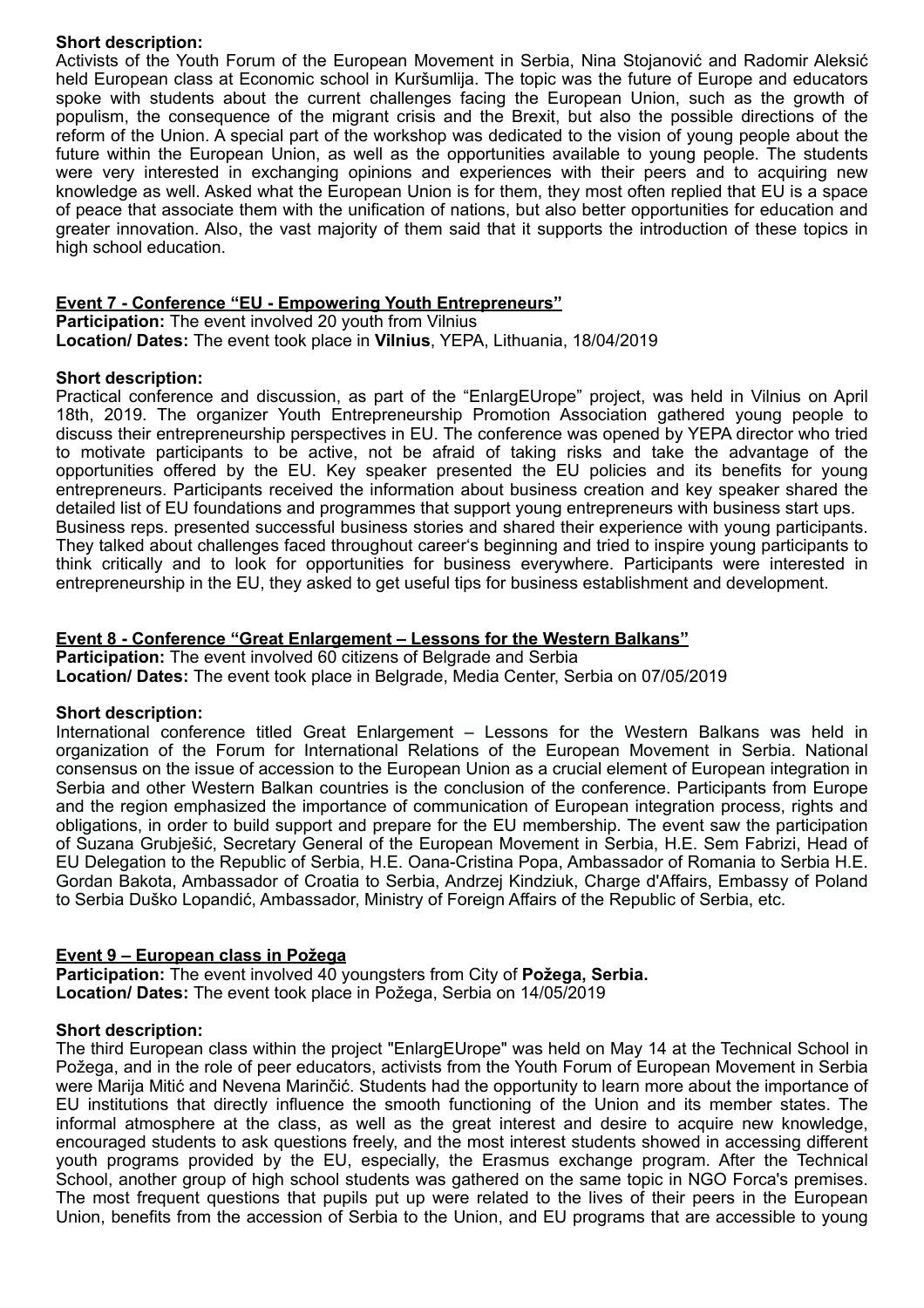people as well. Evaluations after classes have shown that young people greatly support the introduction of this type of teaching into high school syllabus.

## **Event 10 – Facelook with Galeb Nikačević in Čačak**

**Participation**: The event involved 8 youngsters from City of Čačak, Serbia. **Location/ Dates:** The event took place in Čačak, **Serbia** on 20/05/2019

#### **Short description:**

The Youth Forum of European Movement in Serbia organized Facelook talks in Čačak and the guest was Galeb Nikačević, a popular show host and editor of Vice magazine. At the event at the Čačak Cultural Center gathered young people who had the opportunity to talk with Galeb about European values, civic activism and European integration. Galeb shared his view on importance of youth contribution to the society. He emphasised that after learning abroad, upon return to their communities young people help those communities to develop and improve. He also shared his rich experience with young people from various journeys across Europe and the world, emphasizing why getting to know other cultures, languages and people is important for young people from Serbia. It helps them deal with prejudice and helps them understand differences and accept them. Another conclusion is that young people must remain active in local initiatives, because in this way they activate society as a whole.

## **Event 11 - Conference: "Open Debate on EU Enlargement"**

**Participants:** The project involved 45 citizens from Warsaw **Location / Dates:** The event took place in Embassy of Romania in Poland, Warsaw, **Poland**, on 07/06/2019

#### **Short description**

The Polish Robert Schuman Foundation in partnership with the Embassy of Romania in Warsaw organized an open debate on the future of the EU enlargement basing on Polish and Romanian accession and membership experience. The event gathered about 45 persons from different groups – civil society organizations, academics and students, diplomats, journalists etc. For the purpose of this debate we have prepared a report "Enlarged in diversity: The EU enlargement process and its perspectives" – online and printed publication in a form of an overview of the EU enlargement prospects. The report was presented during the seminar and was a starting point for the discussion. The event as well the report were widely communicated in social media.

## **Event 12 - Ask Me Anything about … Poland in the EU**

**Participation:** The event involved 24 youth from Belgrade

**Location / Dates:** The event took place in Belgrade, European Movement in Serbia, **Serbia** on 14/06/2019

The first debate "Ask me anything about Poland in the EU" was held in Belgrade and interested citizens had the opportunity to discuss with Poland's European Affairs Expert, Piotr Kaczyński, about the experience of his country in regards to accession and membership in the European Union. Open format of the debate allowed the participants to ask about comparison of the situation in Poland and Serbia with the lack of European values in the public narrative, as well as the presence of radically right attitudes, especially among young people. Piotr warned of growing, right winged attitudes in his home country, but also in others.

## **Event 13 - Ask me Anything about… Lithuania in the EU**

**Participation:** The event involved 14 citizens of Novi Sad, mostly youth **Location / Dates:** The event took place in Novi Sad, EU Info Point, **Serbia** on 09/07/2019

#### **Short description:**

The Debate "Ask me anything about Lithuania in the EU" that European Movement in Serbia organized at the EU Info Point Novi Sad was an opportunity for young people from Novi Sad to talk about Lithuania's EU experience with Indrė Kulėšienė. She spoke about the membership negotiations that Lithuania led with the EU for five years, pointing out that after the collapse of the USSR, the EU was significant for Lithuania primarily for security and economic reasons and as well as a mechanism to strengthen institutions, initiates economic growth and respect for human rights.

## **Event 14 - European Classes in Subotica**

**Participation:** The event involved 69 high school students from Subotica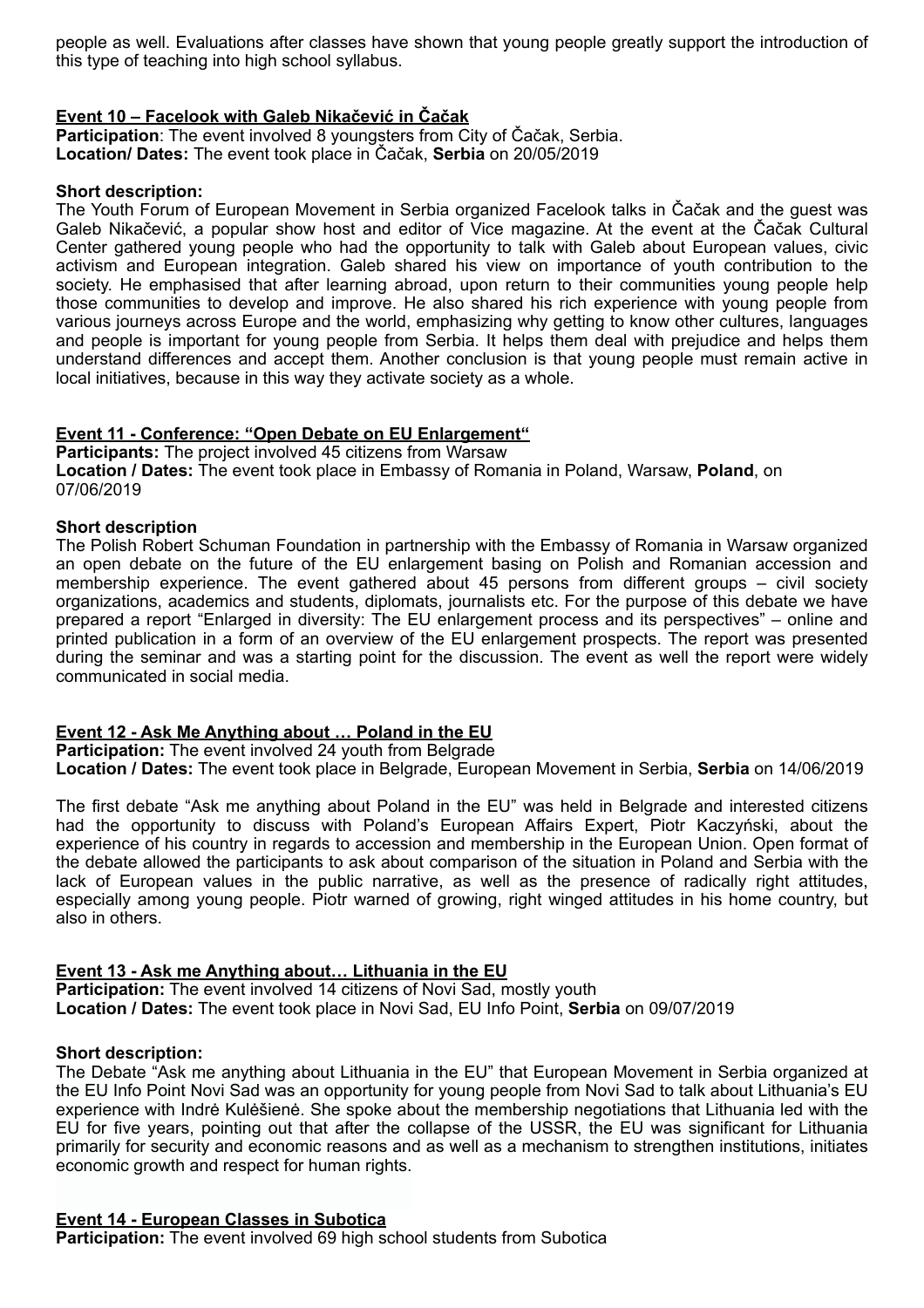**Location / Dates:** The event took place in Subotica Polytechnic School, **Serbia** on 18/09/2019

#### **Short description:**

European Classes were held in September at the Polytechnic School in Subotica. Members of our Youth Forum Luka Milovanovic and Ilija Gavrilovic gave short presentation on the European values and continued to talk with students whether these values are something that is "imposed" or we already incorporate them in our daily lives. In addition, students were introduced to the opportunities offered to young people to study abroad and participate actively in society. Each student received a copy of the textbook It Rings for Europe.

#### **Event 15 - Ask me Anything about… the EU Citizenship**

**Participation:** The event involved 45 citizens of Niš, mostly youth **Location / Dates:** The event took place in Niš, EU Info Point, **Serbia** on 04/10/2019

#### **Short description**

Last week, we organized an event Ask me Anything about EU Citizenship with guests from Croatia in Niš. The participants had the opportunity to hear more about the experiences of Croatian citizens in the European Union in a direct conversation with Martina Horvat and Lucija Dumančić from the renowned Croatian activist organization Gong. The guests overwhelmingly stressed that the EU a value system, if established in all candidate countries could create a sense of belonging and a shared identity that could in no way impair the existence of a national one. It was concluded that the implementation of public policies, increased importance of civic participation, as well as citizens' uncensored access to information can improve the quality of life for future EU citizens.

#### **Event 16 - Ask me Anything about… the Joint Path to the EU**

**Participation:** The event involved 41 citizens of Prijepolje, mostly youth **Location / Dates:** The event took place in Belgrade, **Serbia** on 16/10/2019

#### **Short description:**

In order to bring the EU enlargement process closer to citizens and discuss the benefits it brings to them, the European Movement in Serbia organized a debate in Prijepolje to present the process of European integration from the perspective of citizens of Montenegro, which is like Serbia on its path to the EU membership. Guest was Radoje Mijušković from the partner organization "Alfa Centar" from Nikšić and the aim of the debate is to contribute to the citizens' understanding of the process and to open a discussion on the EU at the local level. Some of the questions that had been discussed included the positive sides of the European integration process and the advantages and disadvantages of EU membership. Montenegro has gone the farthest among the countries in the region on its European path and out of 33 Chapters, it has only one unopened. As much as the opening of the Chapters is important in the EU accession process, fulfilling the required conditions and complying with regulations and practices in the countries of the European Union play a much more important role.

## **Event 17 - European Classes in Ivanjica**

**Participation:** The event involved 60 high school students of Ivanjica **Location / Dates:** The event took place in Ivanjica Gymnasium, **Serbia** on 10/10/2019

Activists of the European Movement Youth Forum in Serbia, Bojan Latinovic and Oleg Slatina, held European Class at the Gymnasium in Ivanjica on how and why the EU came about.

The main reasons for creation of the European Union were presented to the students, as well some of the key figures and chronology of the EU evolution. The educators spoke with the students about the EU as a peace project with different dimensions of cooperation and the participants were particularly interested in the possibility of establishing a similar model in the Balkans. They disused in detail the context of economic cooperation and the reduction of trade barriers. After the lectures and discussions, a fun EU quiz was organized. Each student received a copy of the textbook It Rings for Europe.

#### **Event 18 - Belgrade Security Forum Session – "The 'Big Bang Enlargement': 15 Years Since the EU's Greatest Accomplishment"**

Participation: The event involved 62 participants from Serbia, Kosovo, Germany, Croatia, Bulgaria, Romania, Bosnia and Herzegovina, Montenegro, North Macedonia, etc.

**Location / Dates:** The event took place in Belgrade, Hotel Hyatt Regency, **Serbia** on 16/10/2019

#### **Short description:**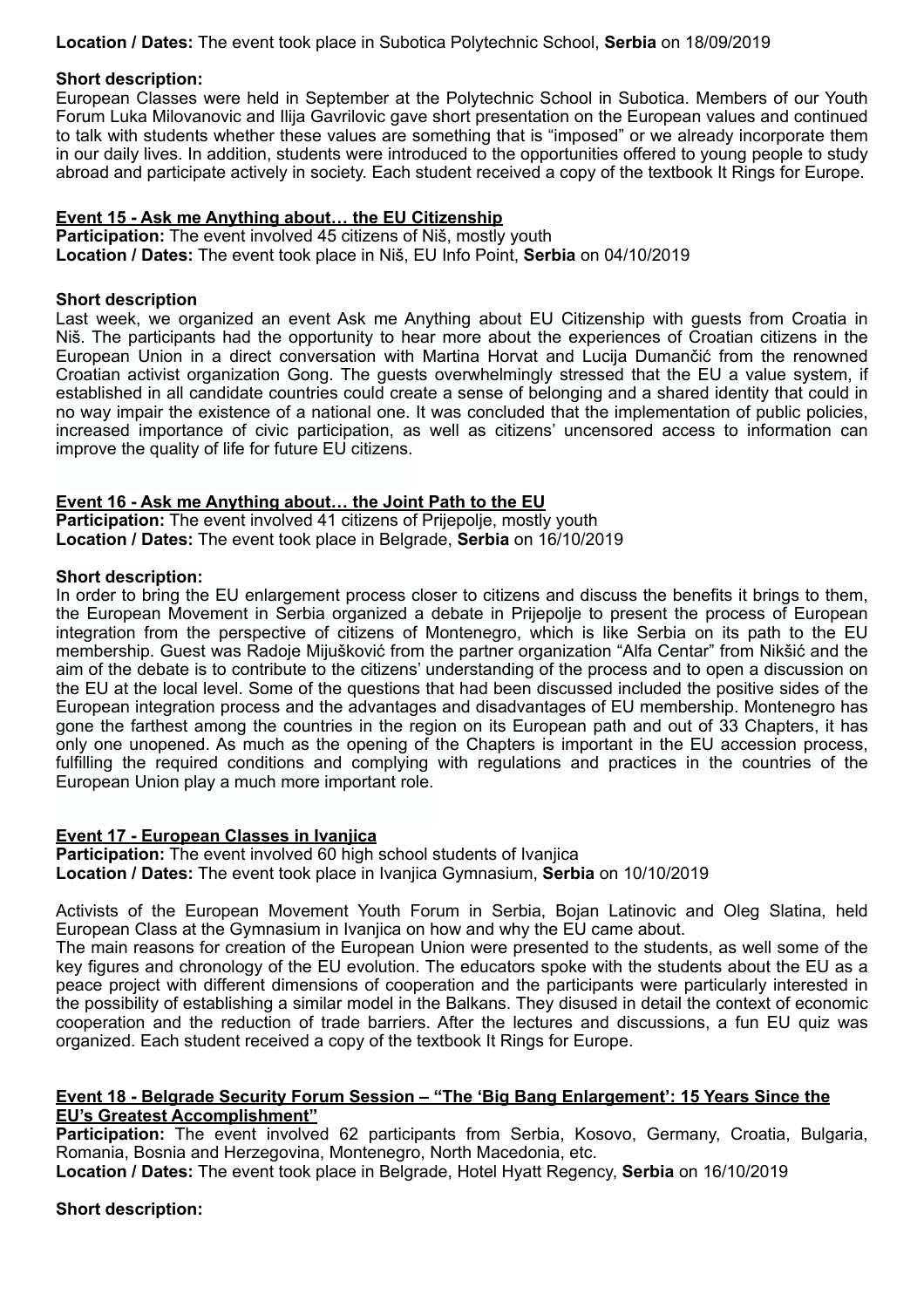The session of the Belgrade Security Forum 2019 entitled ["The 'Big Bang Enlargement': 15 Years Since the](http://www.belgradeforum.org/session/session-1-the-big-bang-enlargement-15-years-since-the-eus-greatest-accomplishment-2/) [EU's Greatest Accomplishment](http://www.belgradeforum.org/session/session-1-the-big-bang-enlargement-15-years-since-the-eus-greatest-accomplishment-2/)" focused on the 2004 enlargement of the European Union and its consequences 15 years on. The panellists explored current EU enlargement policies, especially in regards to the Western Balkans. Martin Povejšil, Deputy Minister for Security and Multilateral Issues at the Ministry of Foreign Affairs in the Czech Republic, described the 2004 enlargement as one of the EU's biggest successes, emphasising its positive perspectives in terms of economic growth and stable institutions, but also admitting the resulting political divergences and difficulties in single market integration. Nathalie Tocci, Director of the International Affairs Institute in Italy, stated that the 2004 enlargement had its "dark" and "light" sides, but that it was certainly a historical necessity. She warned that it would be incorrect to apply the old enlargement policies to current circumstances in the Western Balkans and the EU. Bernd Hüttemann, Secretary General of the European Movement Germany, pointed out the success of the "Big Bang enlargement", primarily as a shield against Russian influence in Central Europe, while Ivo Vajgl, a former member of the European Parliament from Slovenia, expressed his worries about the state of democracy, and especially media freedom, in Serbia.

## **Event 19 - Conference "Not Another Enlargement Conference"**

**Participation:** The event involved 70 participants from Serbia **Location / Dates:** The event took place in Belgrade, Aeroklub, **Serbia** on 18/11/2019

## **Short description:**

Conference intended to gather somewhat different actors than the usual experts and decision makers to discuss the current state of the EU enlargement process in the Western Balkans. First panel saw the participation of one Serbian/Portuguese novelist, women rights activist and digital influencer, and one author of satirical website and TV show, all from Serbia. Decision makers have to find a better way to communicate the EU to the citizens – they concluded. European Union has been sending mixed messages to the countries of the Western Balkans which has significantly impacted the trust of the citizens in the process of European integration. The second panel analysed the different meaning of the EU in 6 countries - Montenegro, Croatia, Romania, Poland, Lithuania and Serbia, participating in the Project and saw the participation of the project partners' representatives. They were seeking of the communication of the EU and the ruling narrative in their countries.

## **Event 20 - Closing Meeting of Project Partners**

**Participation:** The event involved 7 participants from Montenegro, Croatia, Romania, Poland, Lithuania and Serbia

**Location / Dates:** The event took place in Belgrade, hotel Royal Inn, **Serbia** on 19/11/2019

## **Short description:**

Meeting of partners from 6 countries implementing the Project - Montenegro, Croatia, Romania, Poland, Lithuania and Serbia, met to discuss the results, the process of implementation and coordination, lessons learned, and prepare points for the final report. Brief evaluation of the project management process was done and ideas for future cooperation discussed.

## **Event 21 - Ask Me Anything about … Romania in the EU**

**Participation:** The event involved 25 participants from Lazarevac **Location / Dates:** The event took place in Lazarevac, Cafe Ginko, **Serbia** on 19/11/2019

## **Short description:**

Last of the AMA events was held in Lazarevac in November with guests from partner organisation Romanian Academic Society, Constantine-Alexandru Manda. Conversation was moderated by Vladimir Međak, Vice President of the European Movement in Serbi. Manda focused on the issues of corruption, transparency and civil activism in his country. Participants were interested in data on economic growth of Romania and living standards of citizens. Manda underlined the importance of civil activism and watchdog activities in fight against corruption and embezzlement. Local Tv station covered the event and took statements from the participants.

## **Event 22 – "The European Dimension in Formal Croatian Education"**

**Participation**: The event involved 19 citizens, including participants from the city of Zagreb, Rijeka, Koprivnica (Croatia).

**Location / Dates:** The event took place in the Impact Hub, Zagreb (Croatia), 27/11/2019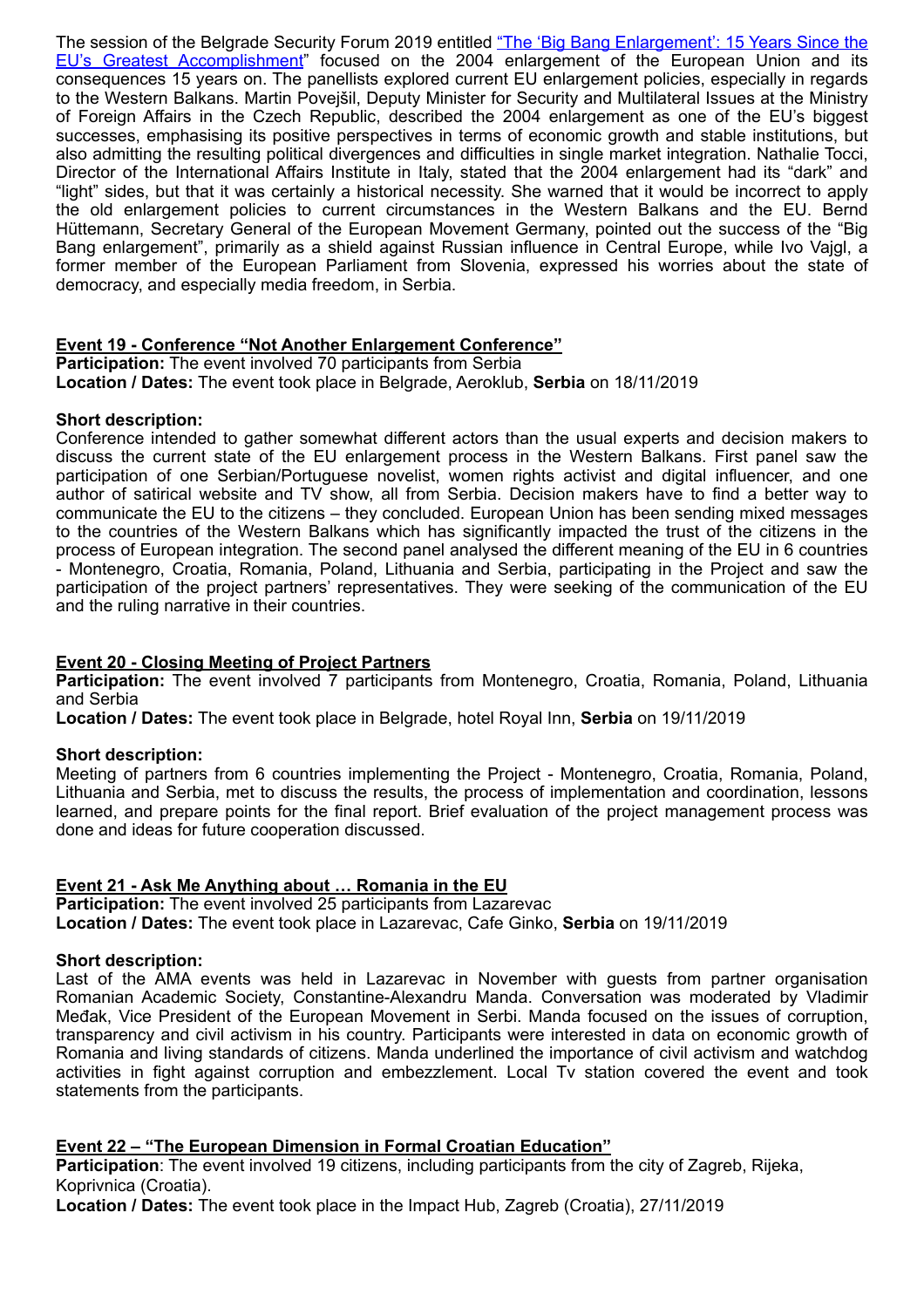## **Short description:**

The aim of the event was to discuss whether there is a European dimension of education within the formal Croatian educational framework. To which extent this dimension (whose basic contents are European values, European citizenship, European identity, multilingualism and mobility) is really implemented in the Croatian educational system was discussed with Ivana Miočić (Assistant at the Department of Pedagogy, Faculty of Philosophy, University of Rijeka), Ante Babačić (teacher of Sociology, Zagreb Administrative School), Ivana Zelenika (teacher of Politics and Economics, Ethics and Civic Education, School of Transport, Zagreb), Olja Brajčić (Geography teacher, X. Gymnasium, Zagreb) and Stojanka Lesicki (Librarian, St. Peter Orehovec OS) during a panel discussion that took place in Zagreb (Impact Hub) on November 27th 2019.

The interest in the European dimension in education in Croatian scientific and research circles has been evident in the last two decades, especially after Croatia's accession to the European Union.

Ivana Miočić presented research findings showing that geography teachers recognize different challenges in the process of implementing content of the European dimension in education; disinterestedness of students, outdated textbooks, time, organizational and material conditions... The teachers are facing these and similar challenges as well. They pointed out that the implementation of the European dimension in the educational system in Croatia is largely left to particular teachers; their motivation and their personal engagement.

All participants in the panel, both primary and secondary school teachers, recognize Erasmus+ programs as a great opportunity to promote knowledge of Europe. This is an opportunity, they say, to learn about new places, foreign customs and tradition, but also internalize what we call European values.

Although they generally express a positive general picture of the European Union, most of the research respondents presented by Ivana Miočić (Ledić, Miočić and Turk, 2016) admit that topics related to the European dimension in education hardly, if at all, find their way to the students. Therefore, teachers who recognize the importance of the European dimension in education, who find a time and a way to teach those topics in schools, should be motivated and encouraged.

## **Event 23 – Workshop "Youth Participation in National and EU Level"**

**Participation:** The event involved 30 young people from Croatia

**Location / Dates:** The event took place in the School for Traffic, **Zagreb** (Croatia) on 05/12/019

## **Short description:**

One additional event dedicated to youth was organised by the Croatian partner GONG. It was a workshop on mechanisms and ways for youth activism and political participation both on national and EU level. Fun and education workshop engaged 30 students and high school student in exercises on starting initiatives, petitions, advocacy, and utilizing European Citizens Initiative mechanism.

## **Event 24 - Facelook feat. Petar Strugar in Kruševac**

**Participation:** The event involved 29 participants from Kruševac, Serbia **Location / Dates:** The event took place in Kruševac, **Serbia,** on 16/12/2019

## **Short description:**

The last Facelook discussion in 2019 was held in Kruševac. Mostly youth was gathered at the event at Saračeva Story cafe, as the guest was popular young actor Petar Strugar. Strugar spoke about his profession and his humanitarian work, and referred to European integrations from the perspective of his work. He stressed that he did not know much about the European Union, but that there were nevertheless things where one could recognize the positive impact of membership and gave the example of Bulgaria.

## **Event 25 - EnlargEUrope through Young People**

**Participants:** The project involved 72 citizens, notably 7 participants from the city of Constanta (Romania), 3 from the Ilfov county, 2 participants from the city of Bacau (Romania), 1 participant from Timisoara (Romania), the rest being residents in Bucharest.

**Location / Dates:** Hotel Capitol, Bucharest, **Romania**, 18/122019

## **Short description**

We ended the year 2019 with the EnlargEUrope conference in Romania, held in the presence of over 70 young people, officials, representatives of the media and members of civil society, who came to learn